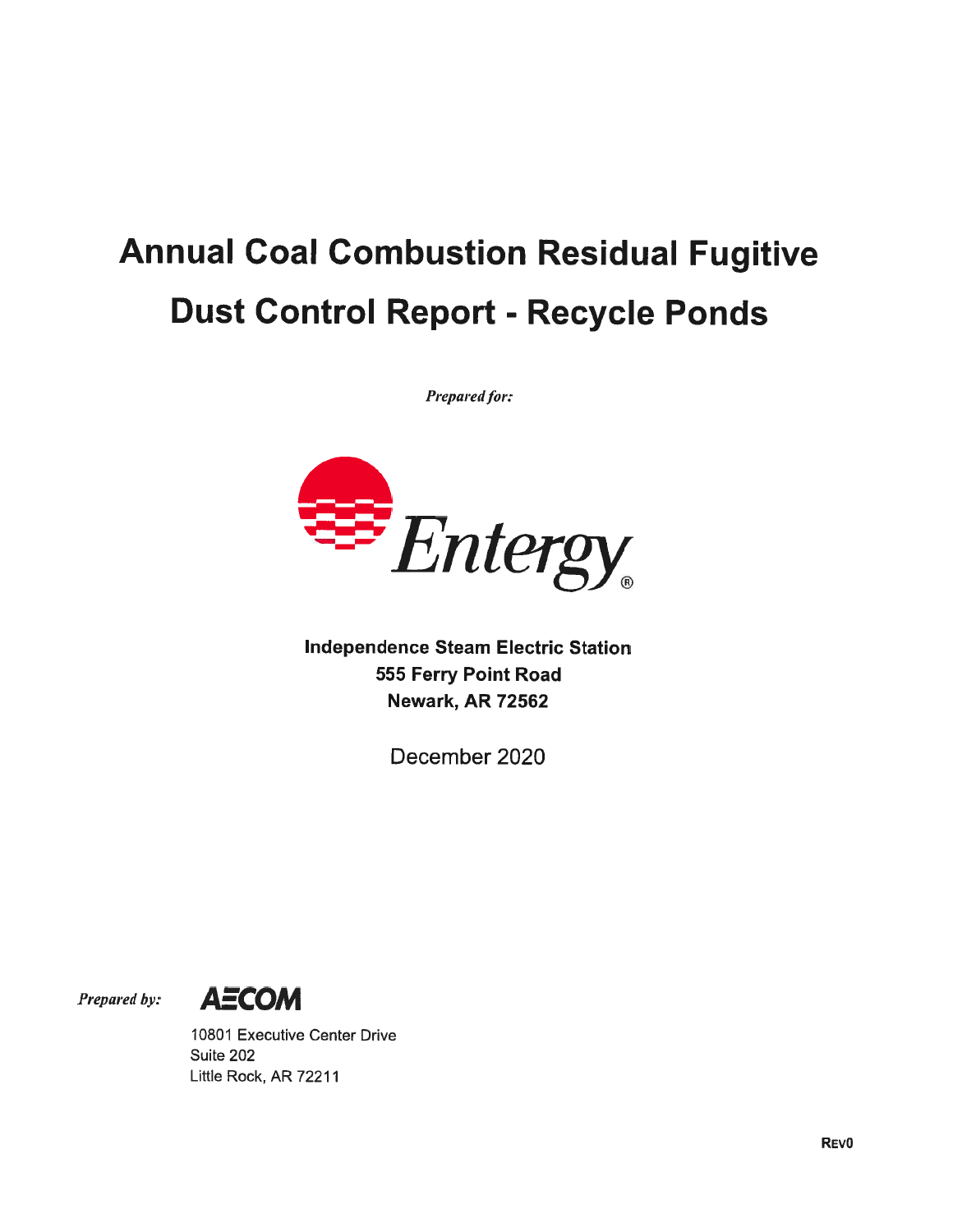## Independence Steam Electric Station ANNUAL CCR FUGITIVE DUST CONTROL REPORT - Recycle Ponds

Reporting Year: 2020

Owner / Operator: Branden Name  $\mathscr{O}$  Title  $\mathsf{O}$  Date

This Annual CCR Fugitive Dust Control Report has been prepared for the Independence Steam Electric Station as required by 40 CFR 257.80(c). Section 1 provides a description of the actions taken to control OCR fugitive dust at the facility during the reporting year. Section 2 provides a record of citizen complaints received concerning OCR fugitive dust at the facility during the reporting year and a summary of any corrective measures taken.

Page 1 of 3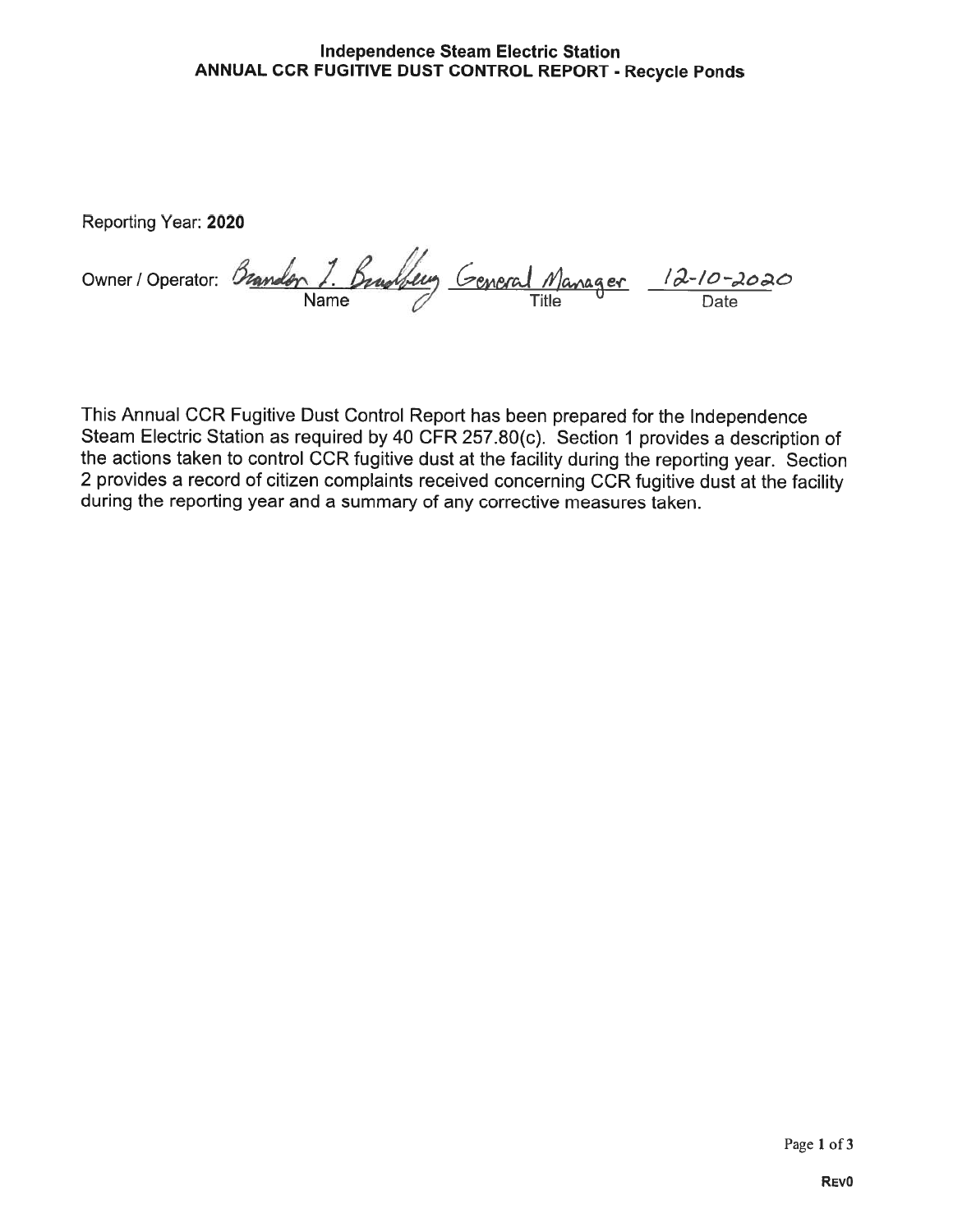## Section 1 Actions Taken to Control CCR Fugitive Dust

|                                                                                                                           | Corrective Measures Taken. if any                             |                                                                                                                                                            |                                                                        |                                                                                                                                                  |                                                                                                                                   |                                                                                                                                                                                                 |                                                                                             |                                                                                  |
|---------------------------------------------------------------------------------------------------------------------------|---------------------------------------------------------------|------------------------------------------------------------------------------------------------------------------------------------------------------------|------------------------------------------------------------------------|--------------------------------------------------------------------------------------------------------------------------------------------------|-----------------------------------------------------------------------------------------------------------------------------------|-------------------------------------------------------------------------------------------------------------------------------------------------------------------------------------------------|---------------------------------------------------------------------------------------------|----------------------------------------------------------------------------------|
| Independence Steam Electric Station                                                                                       | <b>CCR Fugitive Dust</b><br>Date of Observed<br>Event, if any | $\lessgtr$                                                                                                                                                 | ≸                                                                      | $\leq$                                                                                                                                           | ∕k<br>N                                                                                                                           | $\frac{1}{2}$                                                                                                                                                                                   | ≸                                                                                           | $\frac{1}{2}$                                                                    |
| ANNUAL CCR FUGITIVE DUST CONTROL REPORT - Recycle Ponds<br><b>CCR Fugitive Dust</b><br>Section 1 Actions Taken to Control | Actions Taken to Control CCR Fugitive Dust                    | excavating from recycling ponds and/or hauling or<br>placing at the on-site Coal Ash Disposal Landfill<br>Wet management of CCR bottom ash when<br>(CADL). | in or adjacent to<br>Water areas of exposed CCR<br>Ponds as necessary. | into open-top dump trucks from dewatering bins<br>CCR bottom ash<br>for transport to landfills or offsite sales.<br>Load hydrated or conditioned | Water or chemical dust suppressants employed<br>during the loading process in a manner that<br>minimizes fugitive dust formation. | moistened condition or travel under a spray bar to<br>open top trucks in a<br>condition the top layer of exposed material to<br>form a thin encapsulated layer.<br>CCR materials transported in | The speed of vehicles within the vicinity of the<br>ponds is limited to no more than 5 mph. | Vehicular traffic not associated with ash<br>management activities is minimized. |
|                                                                                                                           | <b>CCR Activity</b>                                           | Management of<br>CCR in the                                                                                                                                | facility's CCR units                                                   | Handling of CCR at<br>the facility                                                                                                               |                                                                                                                                   | CCR at the facility<br>Transportation of                                                                                                                                                        |                                                                                             |                                                                                  |

REvO

Page 2 of3

Page 2 of 3